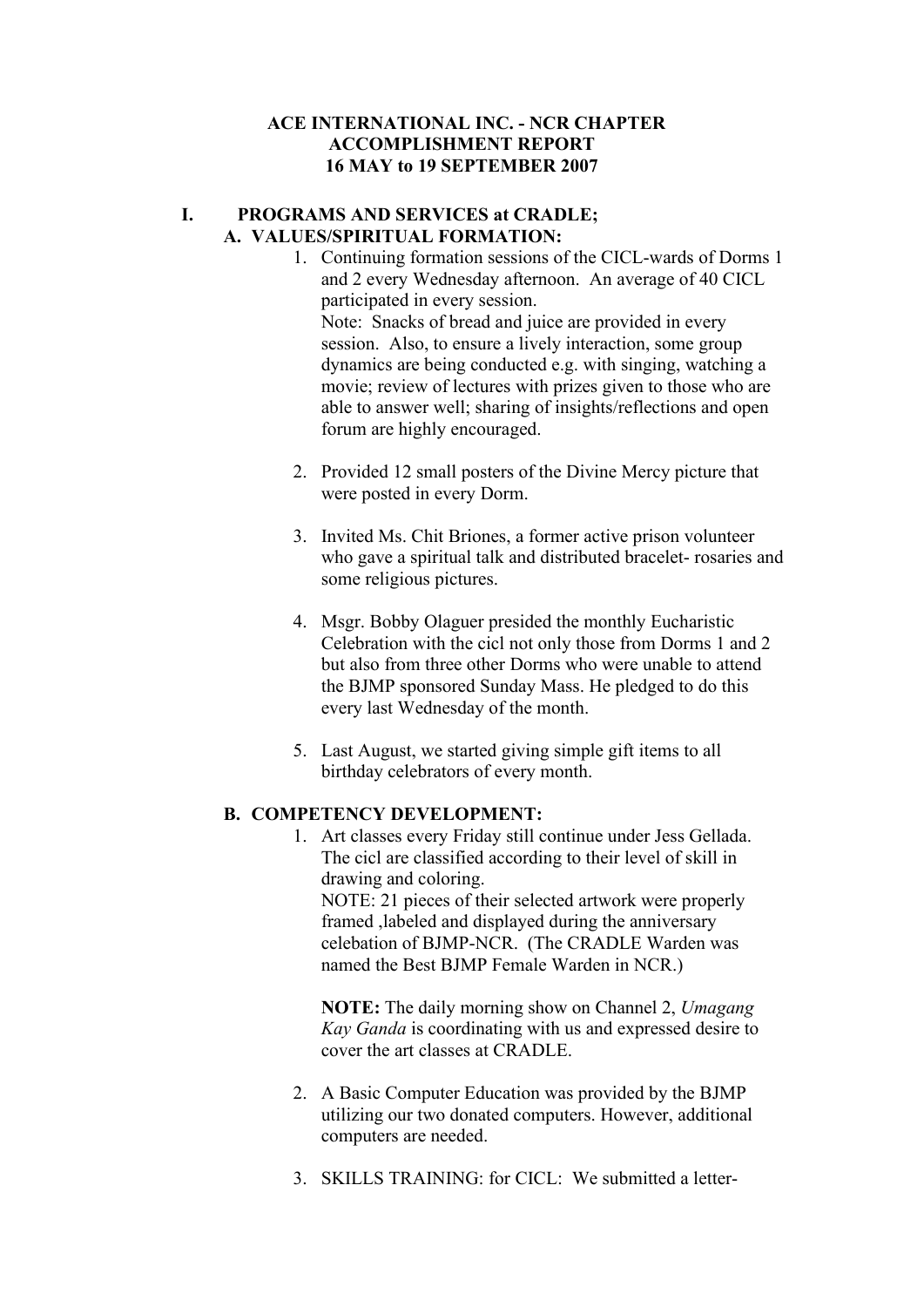proposal to Mr. Randy Manaloto, former chairperson of the *Beyond Prison Walls Committee* of the Regional Chapter of the Philippine Jaycees, to support the conduct of a Training on Basic Electricity as proposed by BJMP and which is also part of our Plan for CRADLE. The Jaycees gladly agreed to fund the purchase of all the needed tools and paraphernalia, including monitoring expenses and stipend of the designated Trainer from TESDA..

The first batch will consist of 20 cicl- trainees. In case the trained youth would be released and there is an assurance that they would be able to use this skill to be able to earn a regular income, we would be willing to provide him with the necessary tools. The sessions will start as soon as all materials are purchased and actual schedules finalized.

## **C. HEALTH and SANITATION:**

- 1. Provided Dorms 1 and 2 with supply of soap, detergent and toothpaste for June and July.
- 2. Provided some medical aid to 5 inmates- regularly to 2 with TB and emotional depression; 3 others for chest x-ray and skin infection.

#### **D. OTHER SERVICES:**

- 1. Met with the assigned DSWD Social Worker and 3 CICL who have been released by the Court but have yet to be fetched by their respective immediate family members. A home visit to one of these boys residing in Malabon was by ACE volunteer Boy Marcelo. Two weeks after, said boy was finally fetched by his brother. We also contacted also the parents of 2 CICL who needed to be visited.
- 2. Provided sets of uniform (shirt and shorts ACE printing) to 18 cicl- players of the Sports Tournament.
- 3. Donated 4 large drinking water- containers for the 2 dorms.
- 4. Donated 30 pieces of plant boxes as requested, for vegetable planting.
- 5. Conferred informally with the cicl re some of their personal needs and problems, e.g. contacting their parents.

## **E. COORDINATION EFFORTS:**

Attended two meetings called by the Warden with all volunteer groups primarily to discuss the changes in the schedules of formation sessions and other volunteer activities as a result of the ALS-DEPED daily morning classes of the CICL. The Warden also clarified, in reaction to the article on the internet as posted by PREDA, that CRADLE will not be closed soon and that there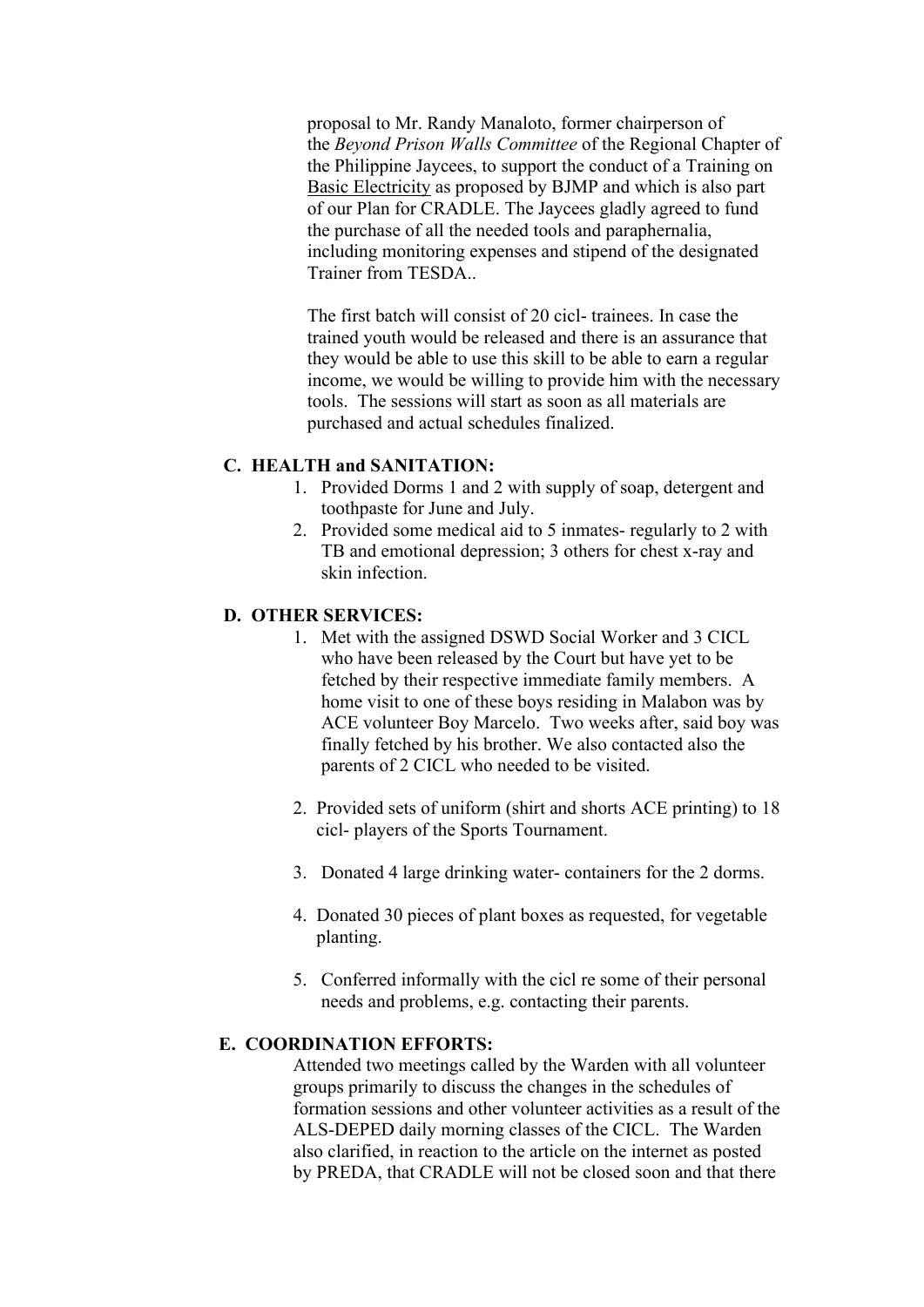is no 8- year child confined there. Other concerns discussed during these meetings were:

- a. Those CICL who were transferred to another dormitory should still be invited to attend the values formation sessions conducted by the volunteer group assigned to their first dormitory, for purposes of continuity of lessons and also to enable the volunteers to assess possible changes in their behavior.
- b. Group dynamics instead of plain lectures should be used by the volunteers, since most cicl are usually sleepy in the afternoons.
- c. Incentives, usually in the form of food items shall be given to the wards of the most behaved dormitory This is a project of BJMP-CRADLE, on a monthly basis.
- d. After-care interventions, i.e. post release follow-ups should also be a concern of volunteers and NGO's.
- e. BJMP is presently implementing a new policy, i.e. a formal case shall be filed in court against any minor who is found to have initiated trouble among cicl.
- f. Volunteer groups are requested to help support Sports Tournament needs.

 **NOTE:** ACE NCR is also preparing for the celebration of the Annual PRISON AWARENESS WEEK/NATIONAL CORRECTIONAL CONSCIOUSNESS WEEK as declared jointly by the Church and government on October 21 to 27, 2007. We have started gathering in-kind donations. Shorts with printed ACE name for all the cicl in our assigned dorms are still being specially made.

#### **II. THE YOUTH FOR YOUTH (Y4Y) PROJECT: A. LOPEZ AREA. PARANAQUE CITY**

1. Formally launched Y4Y at the Our Lady of Unity Parish, Paranaque that benefits 10 youth-members- 9 high school students and 1 first-year college student. These members, their parents and guardians, ACE NCR Officers and Project Coordinators attended the Eucharistic Celebration presided by Fr. Lambert Legaspino, Parish Priest who also lauded the Project.

Initially, Virgie gave a brief orientation and inspirational message. She also prayed the rosary with the youth members together with their parents, and attends the Sunday masses.

The youth members (mostly with their parents) attend the Sunday morning Mass and the Catechism class led by an assigned Seminarian. Their parish participation and school attendance are being monitored by the Project Coordinator.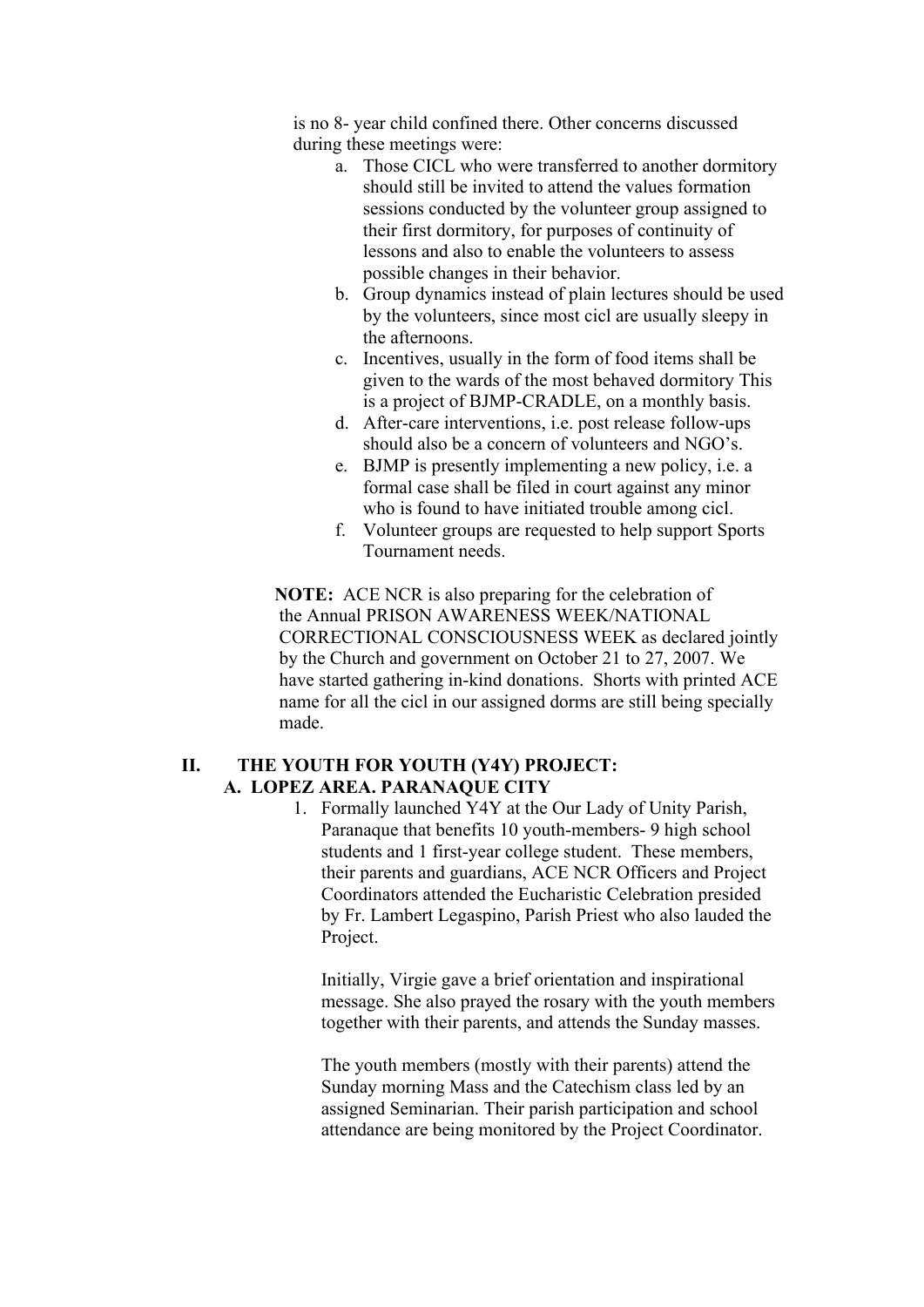2. Purchased and distributed to all the 9 students about 80% of the required school supplies; also granted financial support (P2,500 tuition) to the first year college student enrolled in a public university.

However, due to distance and lack of traveling means, most of them are unable to go to school. Hence, we decided to provide those in high school, their round-trip jeepney fare starting the last week of September 2007.

3. Drafted the pro-forma intake/information sheet/form for every Y4Y beneficiary-member for profiling and immediate reference of ACE.

#### **B. TAAL and BOTONG in BATANGAS:**

- 1. Conferred with the Botong Coordinator, Ms.Mayette Fajardo who initially agreed to have her place as venue for the possible conduct of the computer education of the selected beneficiaries. Unfortunately, we could no longer reach her after that first meeting.
- 2. A soft launching of the Program was held at National Taal High School where about 45 students (who are scholars of NGO's) were oriented.

**NOTE:** However for health reasons, the implementation of the Y4Y Project in Batangas is temporarily suspended. In the meantime, preparations are underway in starting the Program at Urduja area in Caloocan City. The target youth members, about 12, are residents of one specific Barangay only. At the time of this writing, Tess G. is scheduled to meet with an Assistant Director of the DSWD for possible partnership.

### **III. Other Assistance Extended:**

- 1. Provides monthly support of two sacks of rice to the Missionaries of Charity in Antipolo for the children and elders.
- 2. Gave financial assistance to Ailyn Roslin, an indigent young unwed mother of an 8-month-old baby who is presently sheltered at Hospicio de San Jose. ACE paid the tuition for her one-month-call center- training under the auspices of the Q.C. government. She can eventually be employed and earn a living to enable her to support her child. She was referred to us by her sister, Sr. Charisse, a religious of the Servants of the Holy Eucharist which is still a small pious union.

### **IV. ADMINISTRATIVE WORK:**

**A.** Coordinated with Cecille Hontiveros on the delivery of computer units. (Please see In-Kind Donations Received); sent an official acknowledgement of her donations. All CPU's were checked by two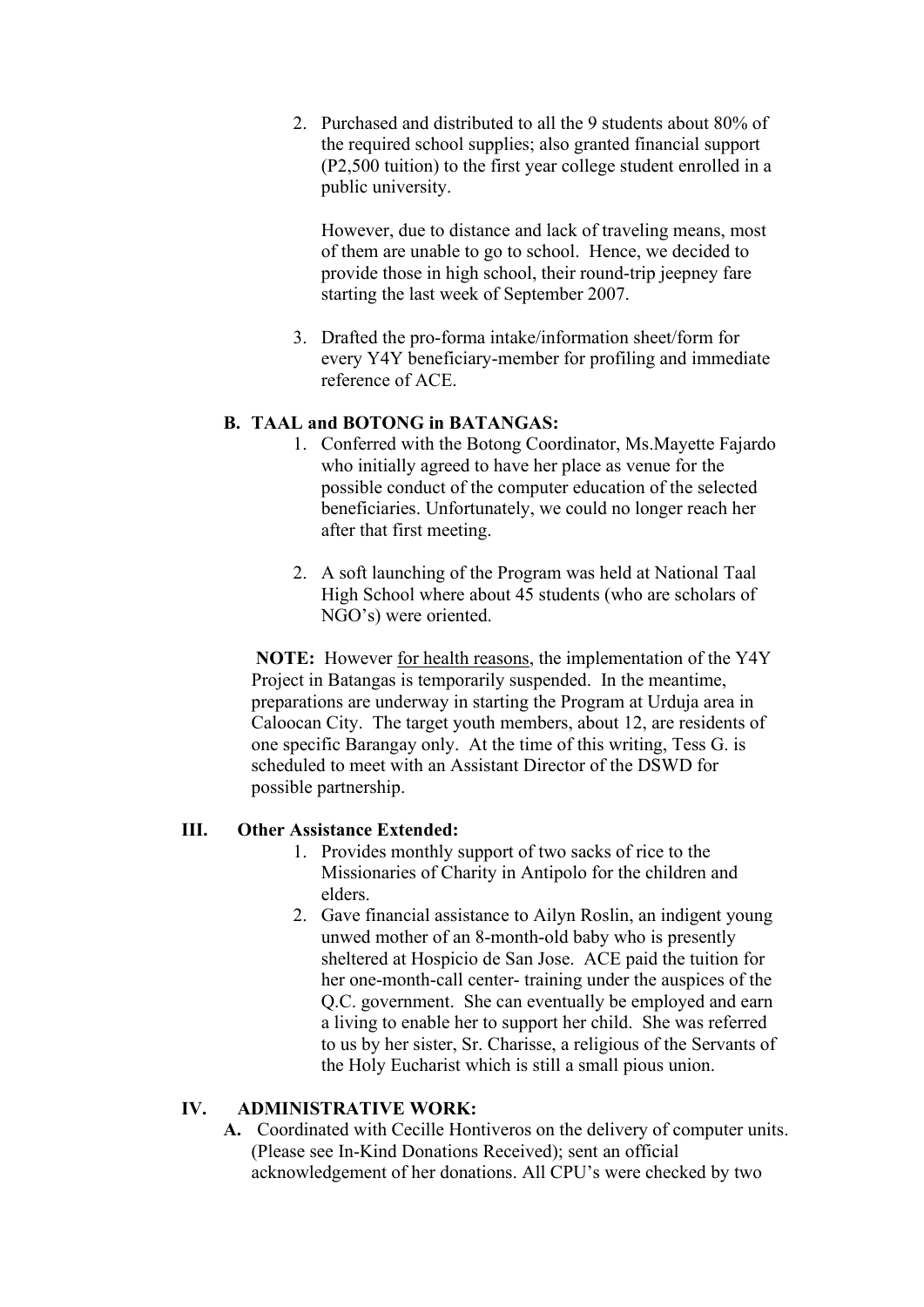technicians (one of them is the son of Tess Gomez) and found out that 9 out of the 10 have hard drives, the remaining one has no power supply as well.

- **B.** Paid all required dues in Quezon City Hall; secured all required documents from SEC; submitted General Information Sheet for 2007 and the Financial Report of 2006. Other major documents that require the original signatures of all concerned ACE Board Members shall be personally hand carried by Virgie Bruce on her trip to U.S. She is scheduled to leave on October 4.
- **C.** We are still looking for a small office space to serve as "bodega" also and skills training area for Y4Y members..
- **D.** We had two more ACE tarpoulin-banners with vision-mission-logo and programs on them.

#### **IN-KIND DONATIONS RECEIVED:**

- 1. Cecille Hontiveros- 10 computer units, 27 pcs. of used clothes, 8 board markers, 7 toys and 2 ballpens.
- 2. Randy Manaloto- 13 pieces of backpacks/traveling bags and one t-shirt
- 3. Glo Andres- 27 pcs. of toiletries and some candies for prizes, including gifts for Bday celebrants at Cradle.
- 4. Tess Gomez- 3 Bday gifts-a t-shirt and 2 shorts.
- 5. Virgie Bruce- meals during meetings

#### **PROPOSED SMALL FUND-RAISING PROJECT:**

 Sale of Christmas and all-occasion cards with the CICL's ORIGINAL ARTWORK as design. The back of the card will have a promotion label of ACE. Proceeds of sale will go to a Children's Trust Fund, a part to ACE as revolving fund to defray the expenses for the continuing ART Classes; possibly an incentive fund to those whose artworks have been selected.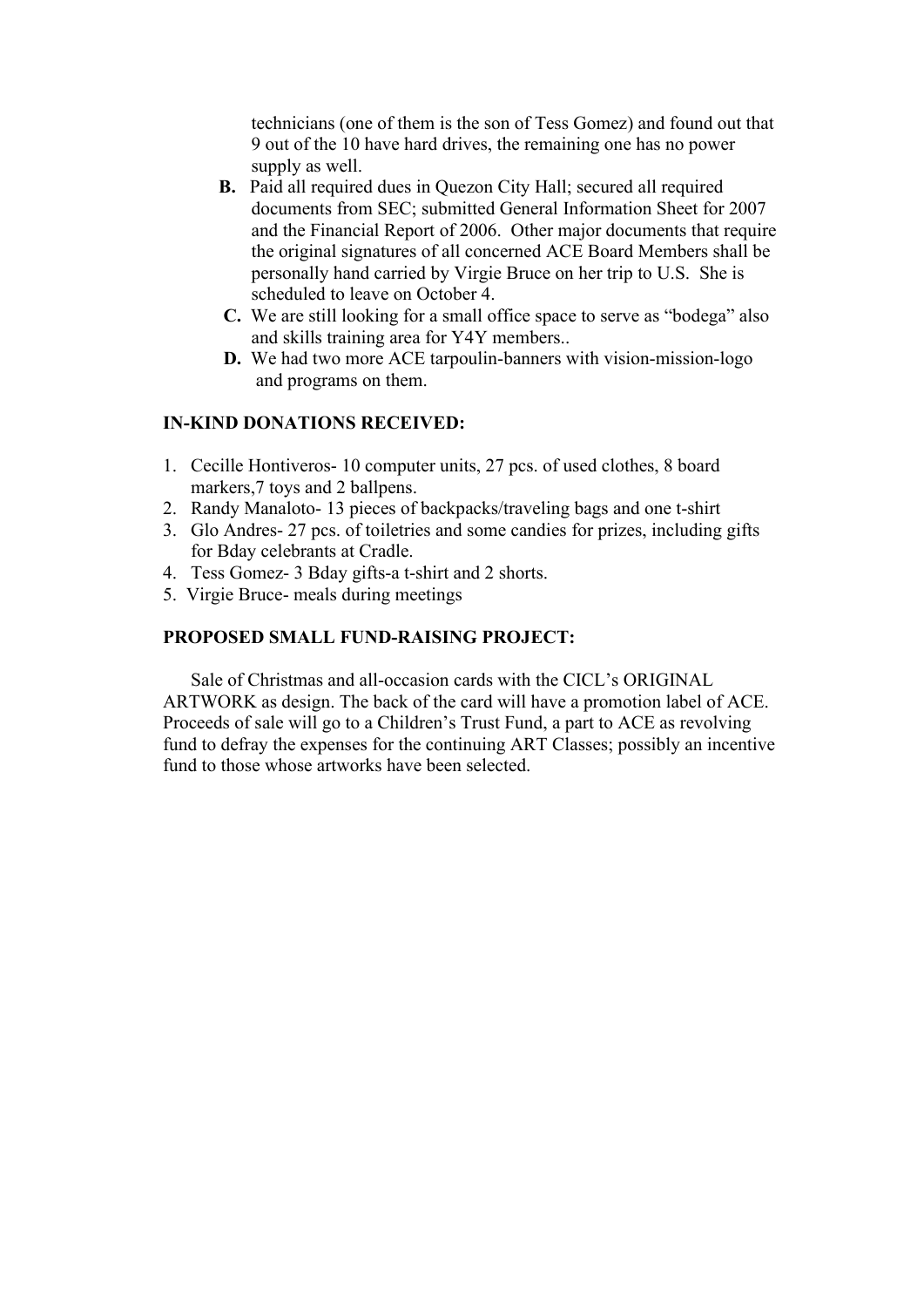| V. | <b>SUMMARY FINANCIAL REPORT as of 15 September 2007:</b> |                 |                   |
|----|----------------------------------------------------------|-----------------|-------------------|
|    | Cash on Hand, 16 May 2007(per last report)               | Php             | 38,837.70         |
|    | Add: Contributions/Donations Received/Deposited:         |                 |                   |
|    | June: Dr. Joy Bruce                                      | Php 33,660.90   |                   |
|    | Dr.Chee Garcia turnover                                  | 67,575.00       |                   |
|    | Deposit at PSBank*                                       | 10,502.00       |                   |
|    | Cathy Bertulfo                                           | 10,000.00       |                   |
|    | c/o Trining Wong                                         | 2,500.00        |                   |
|    | July: Dr. Joy Bruce                                      | 22,504.65       |                   |
|    | Aug: Dr. Joy Bruce                                       | 22,183.25       | <u>168,925.80</u> |
|    | Sub-totals                                               |                 | 207,763.50        |
|    | Less: Expenses/Disbursements:                            |                 |                   |
|    | A. CRADLE:                                               |                 |                   |
|    | 17 May to 30 June                                        | 23,051.29       |                   |
|    | July                                                     | 13,625.00       |                   |
|    | August                                                   | 8,693.75        |                   |
|    | 01 to 15 September                                       | 9,428.25        | (54,798.29)       |
|    | B. Y4Y Program                                           |                 |                   |
|    | June                                                     | 12,363.35       |                   |
|    | July                                                     | --------        |                   |
|    | August                                                   | 5,000.00        |                   |
|    | 01 to 15 September                                       |                 | (17,363.35)       |
|    | C. Administrative                                        |                 |                   |
|    | 17 May to 30 June                                        | 4,875.69        |                   |
|    | July                                                     | ------          |                   |
|    | August                                                   | 1,820.00        |                   |
|    | 01 to 15 September                                       |                 | (6,695.69)        |
|    | D. Missionary Sisters of Charities                       |                 |                   |
|    | 17 May to 30 June                                        | 5,600.00        |                   |
|    | July                                                     | 2,800.00        |                   |
|    | August                                                   | <u>2,800.00</u> | (11,200.00)       |
|    | E. Others: :                                             |                 |                   |
|    | June:<br>Funeral aid to Artist Jess                      | 1,000.00        |                   |
|    | August Ailyn Roslyn (educ.aid)                           | 3,300.00        | (4,300.00)        |
|    | Sub-Total, Cash Balance<br>Add: Interest Income          |                 | 113,406.17        |
|    |                                                          |                 | 32.10             |
|    | NET TOTAL CASH BALANCE, 19 September 2007 Php 113,438.27 |                 |                   |

 \* ACE-NCR account now maintained at Security Bank, Sucat Branch Notes:

| Payables: August and September toiletries for cicl | <b>Php</b> | 3,200.00  |
|----------------------------------------------------|------------|-----------|
| Budget for keyboards, etc.to make CPU's functional |            | 10,000.00 |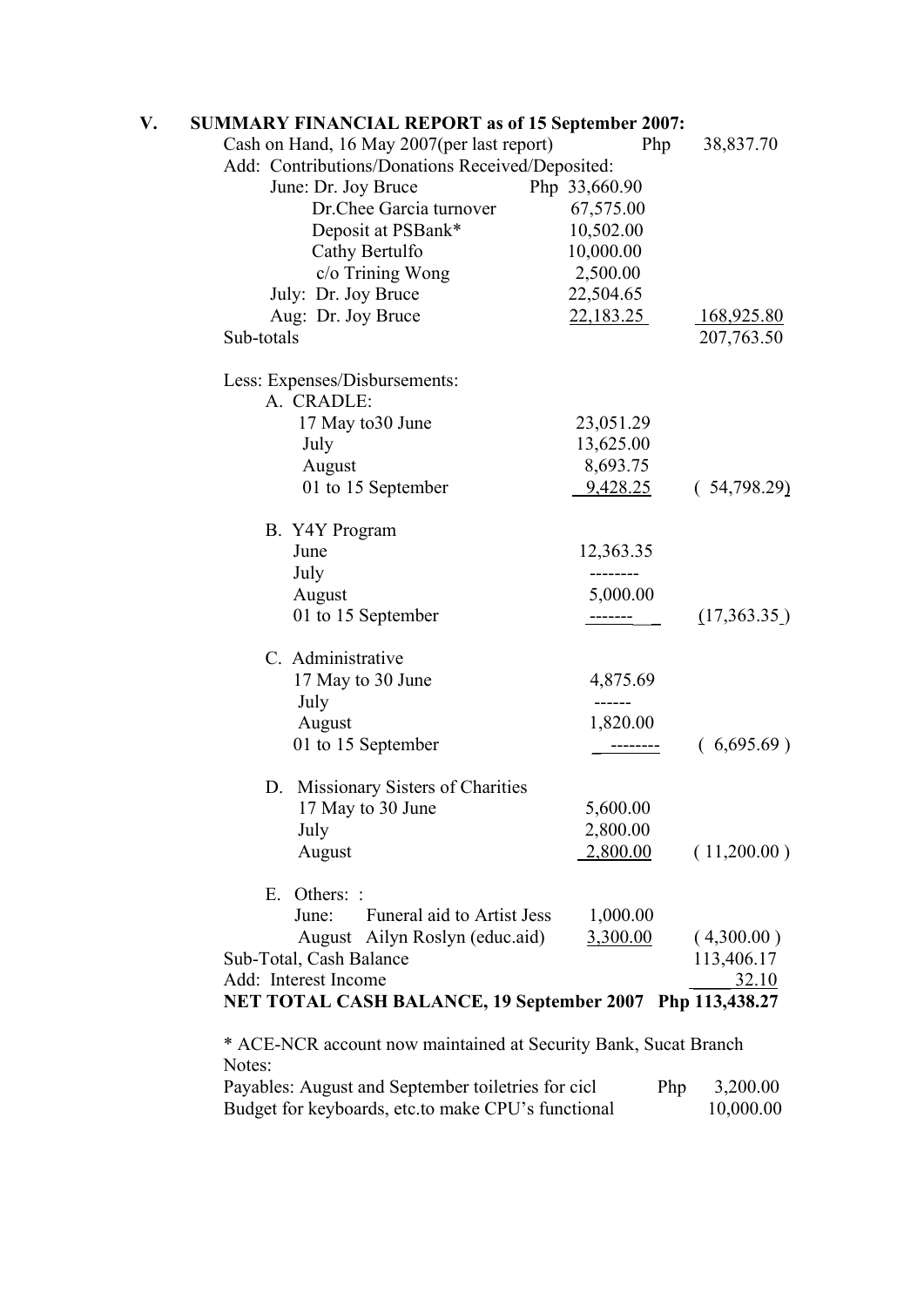#### **ACE INTERNATIONAL PHILIPPINES, INC.** *THE* **Y4Y** *PROGRAM*  **( Youth for Youth )**

#### **1. INTRODUCTION:**

Republic Act No. 8044 declares that "YOUTH" is the critical period in a person's growth and development from the onset of adolescence to the peak of mature, self-reliant and responsible adulthood comprising the considerable sector of the population from age fifteen (15) to thirty (30) years." With this definition, the estimated youth population based on 2004 figures is about 23.4 million and generally concentrated within or near metropolitan areas.

Generally, our young Filipinos feel that, regardless of their gender and type of residence, they should be able to do something about the issues, concerns and government decisions that directly affect their lives. Some of these primary issues are health and education and peace and order. What most of our youth lack are access to basic services and involvement and influence in community affairs concerning these issues.

As citizens of the Philippines and more so as Christians, our young persons have also roles and responsibilities to fulfill in order to contribute to national development starting from their own respective families and communities. And no matter how humble and seemingly small their participation would be, our youth can well serve as important agents of change.

#### **2. RATIONALE and IMPORTANCE of Y4Y:**

The 2005 to 2010 Medium Term Youth Development Plan presents a psycho-social definition of "youth"- as young persons who in their adolescent phase already have "an integrated image of themselves as unique persons" trying to construct their personal identities, and who in their early adulthood phase are starting to ready themselves into "forming close and lasting relationships and into developing career commitments". It is in this stage of their lives when they feel that peer groups are becoming increasingly important.

And it is also during this stage that ACE International Phils. believes that as a "youth serving organization", it can create opportunities for empowering these young persons residing in poor communities into becoming more enlightened, confident and physically, mentally and spiritually healthy. But the task does not end there. These young persons should be ready to share their abilities and creativity for the good of other young persons as well. Therefore, they too are in effect, stakeholders in the development of their own sector.

With the increasing number of youth who could have the potentials but are unable to continue with their schooling, deprived of any form of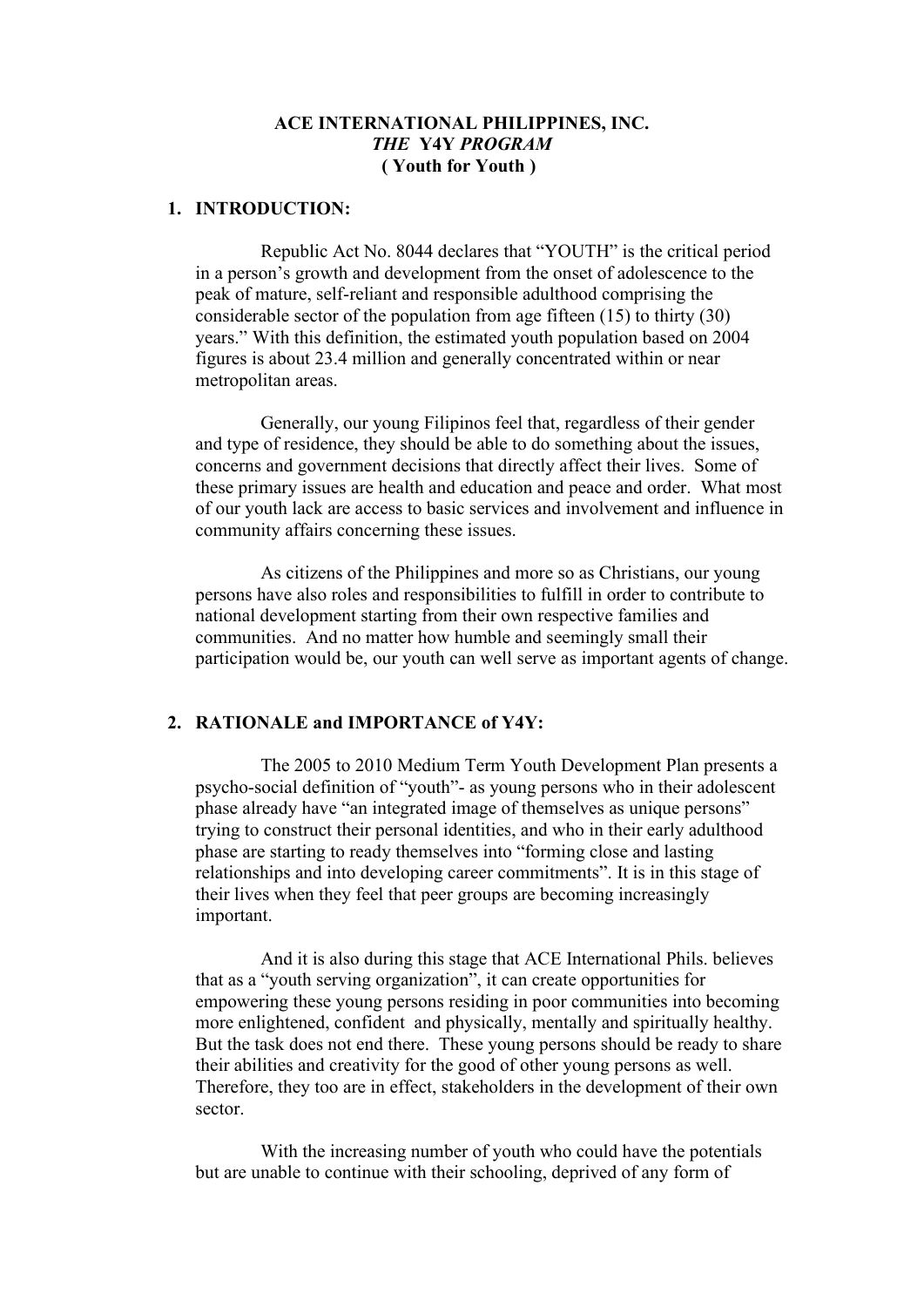training, vulnerable to committing crimes, to drug abuse, to pre marital sex and to violence, school conflicts, feeling restless, discouraged and hardly, if at all interested in attending socio-spiritual activities, there is indeed a need for government, church and private sectors to collectively intensify their efforts towards providing more access to information and promoting youth involvement in character building and community development activities.

With appropriate orientation and organized formation, these young persons could be intellectually and emotionally equipped and prepared to make small decisions and participate, in their own humble ways, in specific community concerns like helping the youth express themselves in avenues available to them and preventing them to commit any form of violence.

## **3. PROGRAM CONCEPT and OBJECTIVES:**

Y4Y is a gathering of groups of young persons from poor communities/Barangays. They are either in-school-youth who are in the high school level or out-of-school youth but are unable to continue their high school education.

Trained Y4Y members act as Big Brothers/Big Sisters (Kuya/Ate) and who, by their actions, words and behavior are setting good examples within their families, school and neighborhood and serving in many ways, as community volunteers-as youth helping the youth and even children. Within the big group, there shall be core teams, each composed of at least 4 to 10 members only who would have become trained peer counselors or mediators (as in *Kabataang Tagapamayapa)* and youth advocates of non-violence and crime prevention.

Y4Y Program could also serve as a springboard from where the members may eventually find themselves fully integrated in society and actively participating in projects and programs of their Barangays and even Parishes.

More specifically therefore, ACE International will conduct activities and sessions for Y4Y members that would:

- a. Help them understand better their personhood- their relation to self, family, society, God and the environment.
- b. Help them gain positive attitude and behavior and through a healthy self-image, develop their self-confidence.
- c. Inculcate love of country and community
- d. Cultivate the culture of life.
- e. Promote and recognize the importance of social and civic responsibility and the spirit of youth volunteerism.
- f. Facilitate an understanding of the principles and values of restorative justice
- g. Further train the selected core group on critical thinking, skills on counseling and facilitating meetings and dialogues between and among the youth.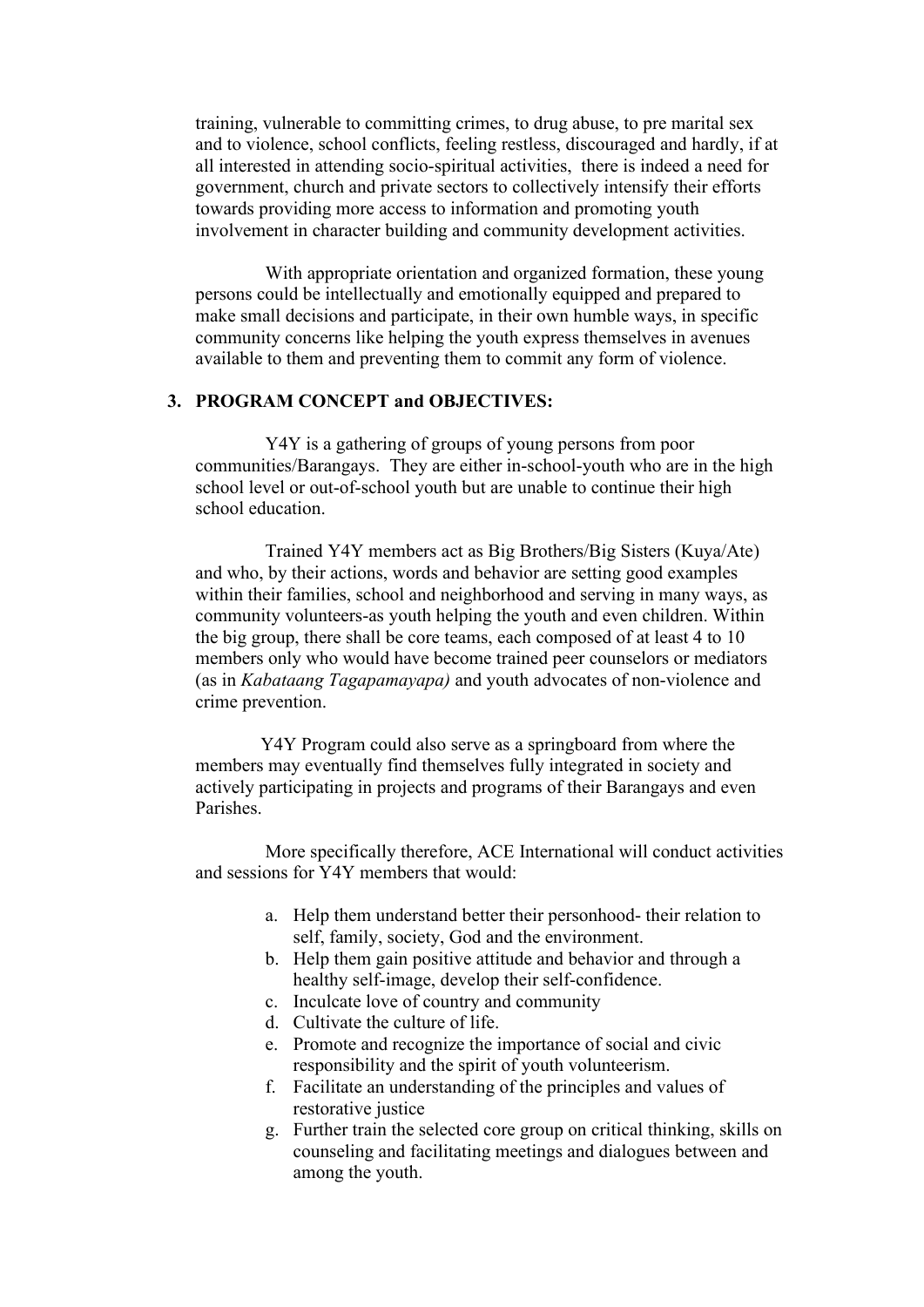Y4Y also helps provide its members access to education and information through supplementary financial support, basic computer education and referral for college scholarship..

ACE International meanwhile also believes that a key strategy to success of Y4Y is anchored on the full cooperation not only of its members but of their families as well. Hence, their parents and/or guardians shall also participate in some of the sessions.

#### 4. **FOUR Y4Y PROGRAM COMPONENTS:**

- A. EDUCATIONAL ASSISTANCE in the form of financial support for basic school materials i.e., notebooks and books. Note: For out-ofschool youth in Barrio Butong, Taal, Batangas, ACE would like to initially provide free Basic Computer Education Course and other related short vocational courses.
- B. VALUES FORMATION through lectures, sharings and dynamics on psycho-spiritual development and self-discipline. Personhood and Parenthood are two of the primary areas of discussion.
- **C.** CAPABILITY-BUILDING- by developing their skills and abilities in counseling, active non-violence techniques and conflict resolution, healing and reconciliation
- D. COMMUNITY ACTION and VOLUNTEERISM –encouraging and coaching the youth members into engaging/involving themselves in various community volunteer activities especially those tasks that directly benefit children and youth.

## **5. IMPLEMENTATION PLAN**

- A. Target Identification- Based on an agreed set of criteria, ACE International will select and form the group of young Y4Y members. Note: Initially, ACE will conduct program in 2 areas in Taal Batangas: Taal proper and Bo. Butong. The other is Butong in Lopez, Sucat, Paranaque City.
- B. Interview and Initial Assessment –in terms of the members' willingness and enthusiasm to learn and get involved as well as overall capability to complete the program. Corresponding members' information sheet and other pertinent forms/files shall be filled out and kept for reference and evaluation.

There will be Y4Y Coordinators per area who will facilitate the process. They shall be supervised by an ACE Officer.

C. Family Participation- The respective families of the members shall also be informed of the Program and will be encouraged to cooperate.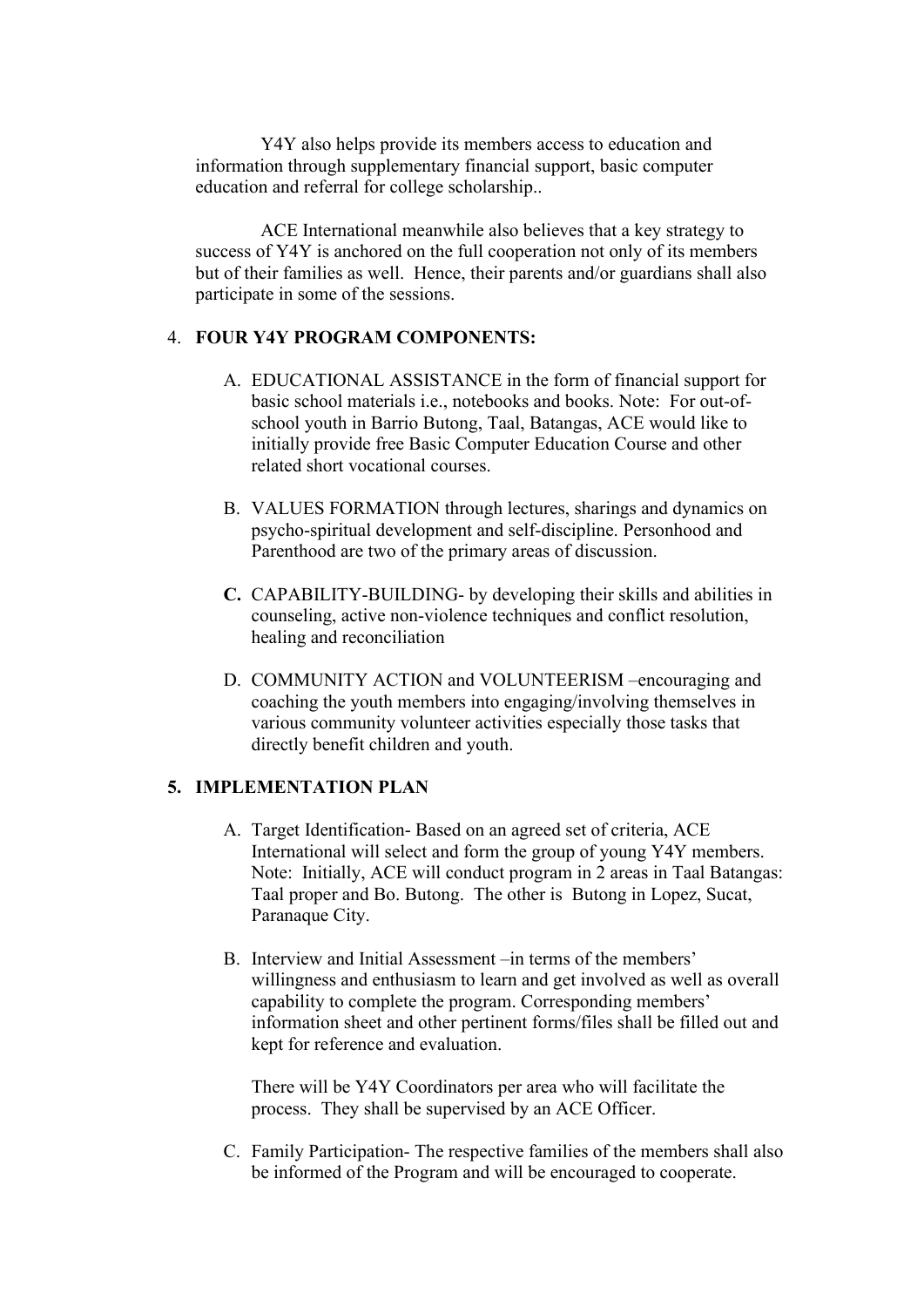They too will be provided with a few sessions on values and parenthood.

- D. Scheduling, Actual Conduct and Documentation. The sessions to be given will be based on agreed Modules and methodology, number of hours and days- 3x a month and at least 3 hours per session.
- E. Program Monitoring and Evaluation- Monthly meetings shall be held among the coordinators and trainers to determine if there is a need to improve or change methodology. A semi annual evaluation shall be made based on written and verbal feedback from members, trainers and team coordinators. Family visits shall also be conducted. An impact evaluation will be made every after 2 years based on agreed indicators.

#### **6. BUDGETARY REQUIREMENTS:**

NOTE: The Educational Assistance Budget is NOT included in totals.

| D. OFFICE SUPPLIES/TRAINING MATERIALS<br>30,000.00<br>Note: This does not include provision of at least 10 sets<br>of Computer units |
|--------------------------------------------------------------------------------------------------------------------------------------|
| E. REPRESENTATION – during planning sessions<br>and meetings with coordinators, trainers and<br>volunteers and partners<br>12,000.00 |
|                                                                                                                                      |

#### **7. CONSIDERATIONS FOR PROGRAM SUSTAINABILITY**

A. Since Y4Y Program benefits the young constituents of provinces and cities, agreements with the Local government units for joint sponsorships could be forged. Hence provisions for good venues as well as snacks or lunch could possibly be shouldered by Local Executives or the Sangguniang Kabataan with endorsement from the